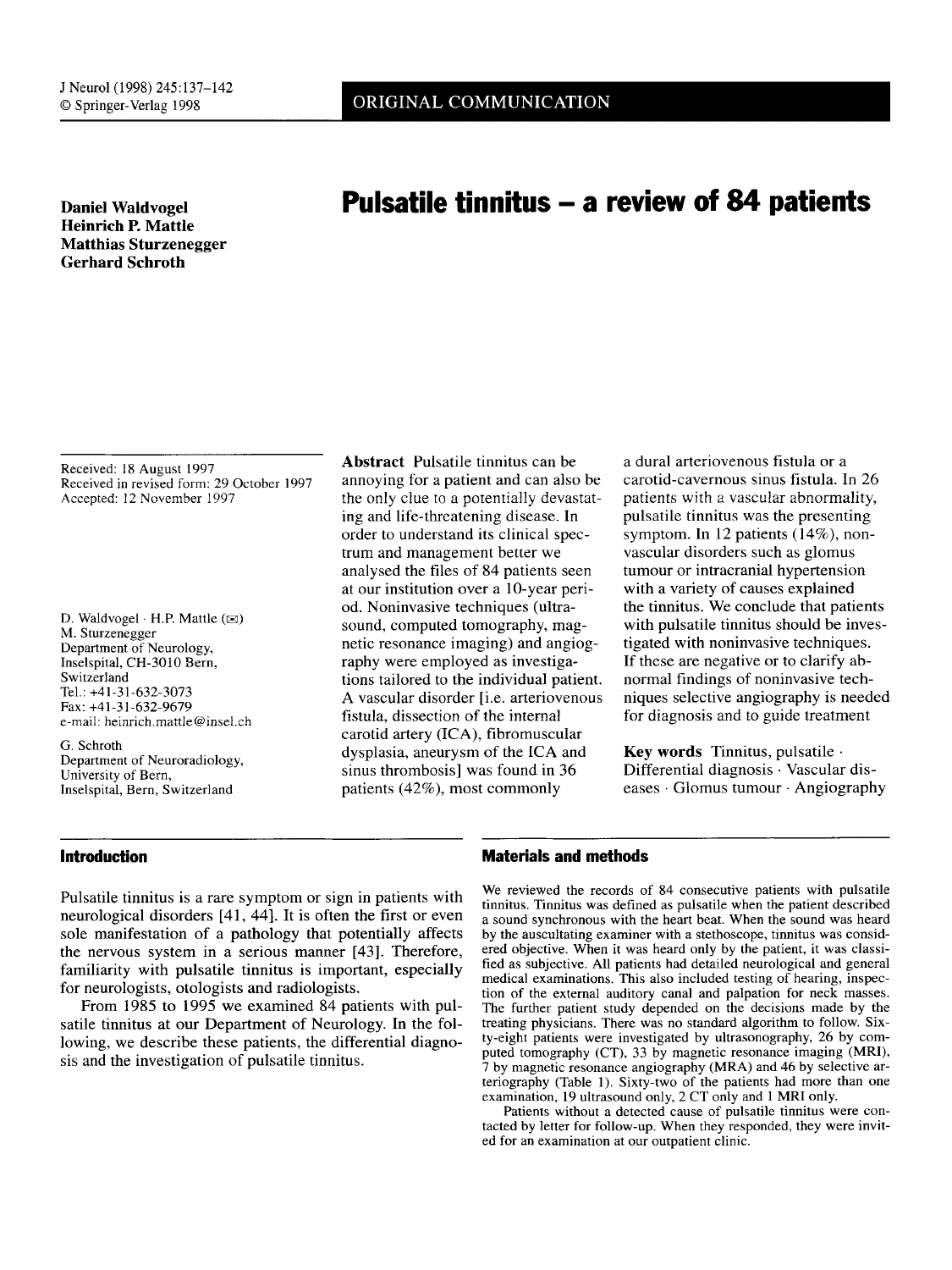**Table 1** Diagnostic techniques employed in 84 patients with pulsatile tinnitus

|                                     | Number<br>of patients | Ultrasound | Computed<br>tomography | Magnetic<br>resonance<br>imaging | Magnetic<br>resonance<br>angiography | Selective<br>angiography |
|-------------------------------------|-----------------------|------------|------------------------|----------------------------------|--------------------------------------|--------------------------|
| Patients with vascular pathologies  | 45                    | 40         | 14                     | 12                               |                                      | 36                       |
| Patients with nonvascular causes    | 12                    |            |                        |                                  |                                      |                          |
| All patients with known aetiologies | 57                    | 42         | 22                     | 19                               |                                      | 42                       |
| Patients with unknown cause         | 27                    | 26         |                        | 14                               |                                      |                          |
| All patients                        | 84                    | 68         | 26                     | 33                               |                                      | 46                       |

**Table** 2 Causes of pulsatile tinnitus found in 84 patients *(ICA* internal carotid artery)

| Causes of pulsatile tinnitus |                                                          | Patients (n) |
|------------------------------|----------------------------------------------------------|--------------|
| Vascular                     | Dural arteriovenous fistula                              | 17           |
|                              | Carotid-cavernous sinus-fistula                          |              |
|                              | Atherosclerotic carotid stenosis                         |              |
|                              | Dissection of the ICA with stenosis                      |              |
|                              | Fibromuscular dysplasia with ICA stenosis                |              |
|                              | Cerebral venous sinus thrombosis                         |              |
|                              | ICA aneurysm                                             |              |
|                              | Cerebral venous sinus stenosis                           |              |
|                              | Abnormal loop of the anterior inferior cerebellar artery |              |
| Nonvascular                  | Glomus tumour                                            |              |
|                              | Intracranial hypertension owing to intracranial tumours  |              |
|                              | Intracranial hypertension owing to aqueduct stenosis     |              |
|                              | Meningioma                                               |              |
|                              | Sarcoidosis                                              |              |
| Unknown                      |                                                          | 27           |

#### **Results**

General characteristics

The mean age of the 84 patients was 51 years (range 3-82; 58 women, 26 men). The evaluation of tinnitus was on average 13 months after its onset (range 3 days-6 years).

#### Aetiology

In 57 of 84 patients (68%) an underlying pathology was found. It was vascular in 45 (54%), nonvascular in 12 (14%) and remained unknown in 27 (32%) (Table 2). The most frequent cause was a dural arteriovenous fistula or a carotid-cavernous sinus fistula, found in 23 patients (27%). The second most frequent cause was an internal carotid artery stenosis. It was found in 17 patients (20%). Atherosclerosis was supposed to be the cause of the stenosis in 7 patients (8%), although only two of them had arteriography to exclude additional pathology. In 5 patients (6%) each, fibromuscular dysplasia or dissection of the internal carotid artery (ICA) was detected. Two patients developed pulsatile tinnitus after a venous sinus thrombosis. A stenosis of the junction between the sigmoid sinus and the transverse sinus was found by arteriography in 1 pa-

tient, probably owing to a former venous sinus thrombosis and subsequent partial recanalization. In 1 patient with hemifacial spasm, a loop of a cerebellar artery was thought to cause both hemifacial spasm and pulsatile tinnitus. In 1 patient, an aneurysm of the ICA was detected.

In 12 patients, a nonvascular pathology was found. Five patients (6%) had a glomus tumour. In 5 patients there was intracranial hypertension, owing to a tumour in 4 and to aqueduct stenosis in 1. One patient had a highly vascularized meningioma and 1 a sarcoid meningoencephalitis.

Thirteen of 27 patients in whom the aetiology of pulsatile tinnitus remained unknown answered a letter asking about the outcome and offering a follow-up examination. The mean length of time between the first investigations and the follow-up was 2.7 years (range 1 month-5 years). In 7 of these 13 patients, pulsatile tinnitus had vanished in the meantime. Two patients still suffering from pulsatile tinnitus came to a follow-up examination, but refused additional investigations such as arteriography. Apart from tinnitus, their neurological examination was normal.

#### Clinical features

Of the 84 patients in our series, pulsatile tinnitus was the presenting symptom in 57 (68%). Of the 45 patients with a vascular pathology, pulsatile tinnitus was the presenting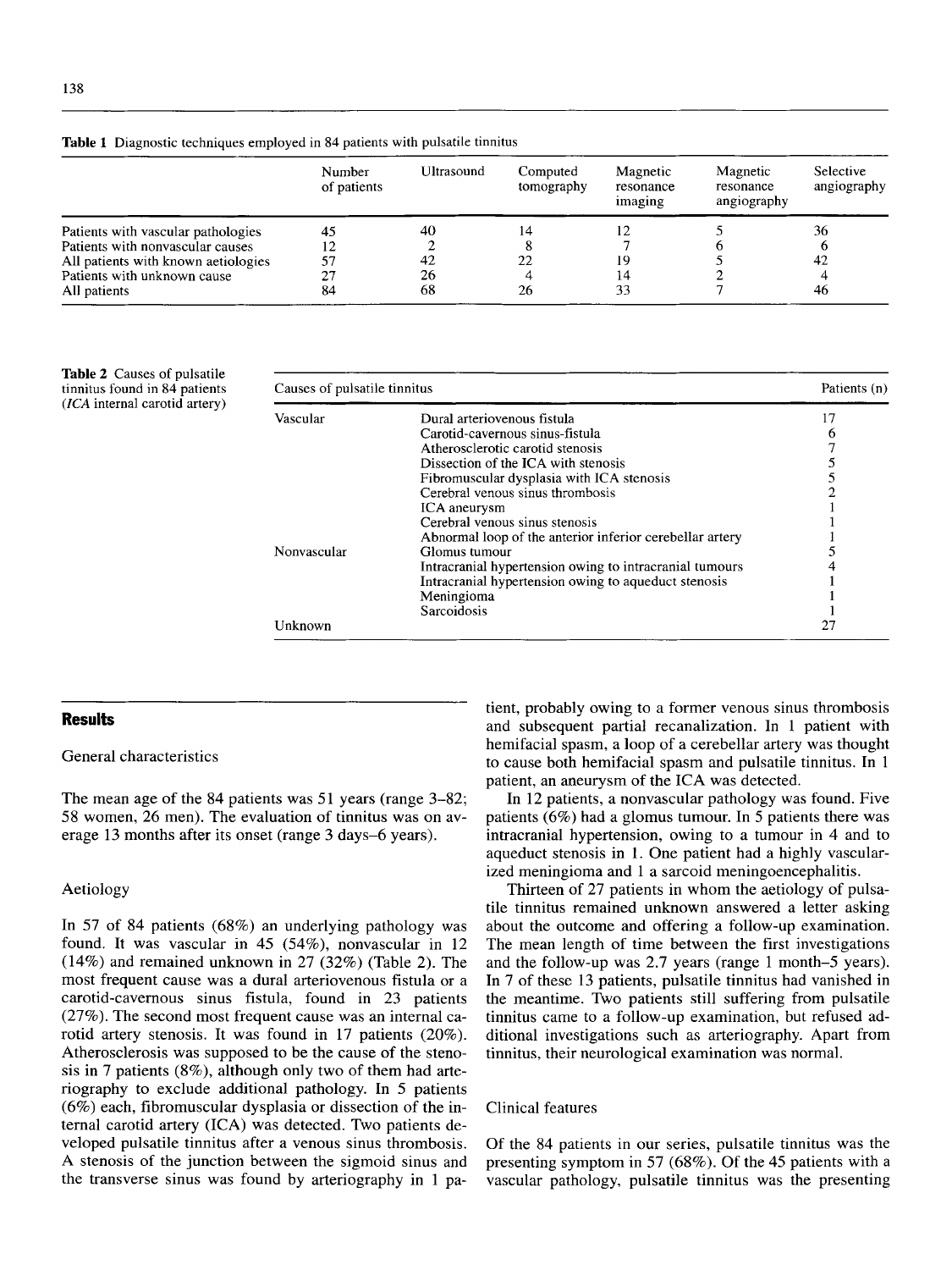symptom in 30 (67%). Of the 27 patients with an unknown cause, pulsatile tinnitus was the presenting symptom in 21 (78%). Two of the 5 patients with glomus tumours became symptomatic with pulsatile tinnitus, but none of the 7 patients with other nonvascular pathologies had pulsatile tinnitus as the presenting symptom.

In 15 of the 17 patients (82%) with a dural arteriovenous fistula and in 4 of the 6 patients (66%) with a carotid-cavernous sinus fistula, pulsatile tinnitus was the presenting symptom. Four of the 7 patients (57%) with atherosclerotic disease presented with pulsatile tinnitus, as did 4 of the 5 patients with a fibromuscular dysplasia. Only I of the 5 patients with a dissection presented with pulsatile tinnitus. Pulsatile tinnitus was the presenting symptom in 1 of the 2 patients who had suffered from cerebral venous sinus thrombosis, in the patient with an aneurysm of the ICA and in the patient in whom a stenosis of the venous sinus had been found.

Tinnitus was classified as subjective in 28 of the 84 patients (33%), and as objective in 35 (42%), and it was not stated in 21 (25%). In the group of 45 patients with a vascular pathology, pulsatile tinnitus was subjective in 10 patients (22%), objective in 26 patients (58%), not stated in 9 patients (20%). In 15 of the 17 patients (88%) with dural arteriovenous fistulas and in 5 of the 6 patients (83%) with a carotid-cavernous sinus fistula, pulsatile tinnitus was objective. Pulsatile tinnitus was objective in 4 of the 5 patients with a fibromuscular dysplasia and in 1 of the 5 patients with a dissection of the ICA. In 2 of the 12 patients with a nonvascular cause, pulsatile tinnitus was objective, once in a patient with a glomus tumour. Of the 27 patients with an unknown underlying cause, 10 (37%) had a subjective and 7 (26%) an objective pulsatile tinnitus. In the remaining 10 (37%), it was not stated whether pulsatile tinnitus was subjective or objective.

#### Investigations: vascular pathology

Carotid ultrasonography was performed in 40 of the 45 patients with a vascular pathology. Ultrasound examination suggested the pathology finally found in 18 patients (40%) and was diagnostic in 12 patients (27%). Thirty-six patients were studied by arteriography, which was diagnostic in 35 cases. In 1 patient with a venous sinus thrombosis, the thrombosis had occurred months before our investigation took place and had been diagnosed elsewhere. Craniocerebral CT was performed in 14 of the 45 patients (31%) with a vascular pathology. It was suggestive of the diagnosis in one dural arteriovenous and one carotid-cavernous sinus-fistula, and it was diagnostic in 3 patients (1 patient with venous sinus thrombosis, 1 with a carotid-cavernous sinus fistula and 1 with an aberrant loop of the inferior cerebellar artery). MRI was performed in 12 patients with a vascular pathology, MRA in only 5. It was helpful in detecting the pathology in 5 of them. In 2 patients, MRI suggested a carotid cavernous sinus fistula and in one each an arteriovenous fistula, an aneurysm or a dissection of the ICA.

Sixteen of the 17 patients with a dural arteriovenous fistula were examined by ultrasonography. The most frequent finding was a low resistance flow profile with increased flow velocities in the ipsilateral external carotid and occipital arteries. In 11 of the 16 patients (69%), ultrasound examination suggested the pathology. All 17 patients had arteriography, which confirmed the suspected diagnosis. Of the 6 patients with a carotid-cavernous sinus fistula, 5 had arteriography, which was diagnostic. One patient refused arteriography. His fistula was suspected by ultrasound examination and CT. **MRI** was performed in 5 of the 17 patients with a dural arteriovenous fistula, MRA in 3. The fistula was shown in I patient only.

All seven patients with atherosclerotic stenosis of the ICA had ultrasonography as an initial examination. Arteriography was performed in two of them and confirmed the diagnosis.

Ultrasonography was most helpful in suggesting a pathology in the five patients with a fibromuscular dysplasia affecting the ICA, which was confirmed in all five by arteriography. The typical finding was the combination of distal stenosis in the retromandibular, high cervical ICA segment and absent sclerotic changes in the carotid bulb on B-mode. Of the five patients with a dissection of the ICA, four had an ultrasound examination, which showed the typical findings in three. Arteriography was performed in four and MRI in only one to demonstrate the haematoma of the arterial wall.

#### Non vascular pathology

The 12 patients with a nonvascular pathology were investigated by CT (8), **MRI** (7), arteriography (6) and ultrasonography (2). The diffuse metastases on the skull base in 1 patient were seen by MRI only; in all of the other patients, either CT or MRI was able to show the underlying pathology. Arteriography was preoperatively performed in 1 patient with a meningioma and in 1 patient thought to suffer from basal meningitis owing to sarcoidosis, ultrasonography in 1 patient with a pontine astrocytoma who was referred because of dizziness, visual disturbances, headache and pulsatile tinnitus. The 5 patients with a glomus tumour were investigated either by CT, **MRI** and arteriography (1), by CT and arteriography (2) or by ultrasonography, MRI and arteriography (1). **In** 1 patient, it was impossible to retrieve the full medial records.

#### Unknown pathology

Twenty-six (96%) of the 27 patients had had an ultrasound evaluation, 14 (52%) MRI (2 with MRA), 4 (15%) CT and 4 (15%) arteriography. None of these investigations showed an abnormality that could explain pulsatile tinnitus.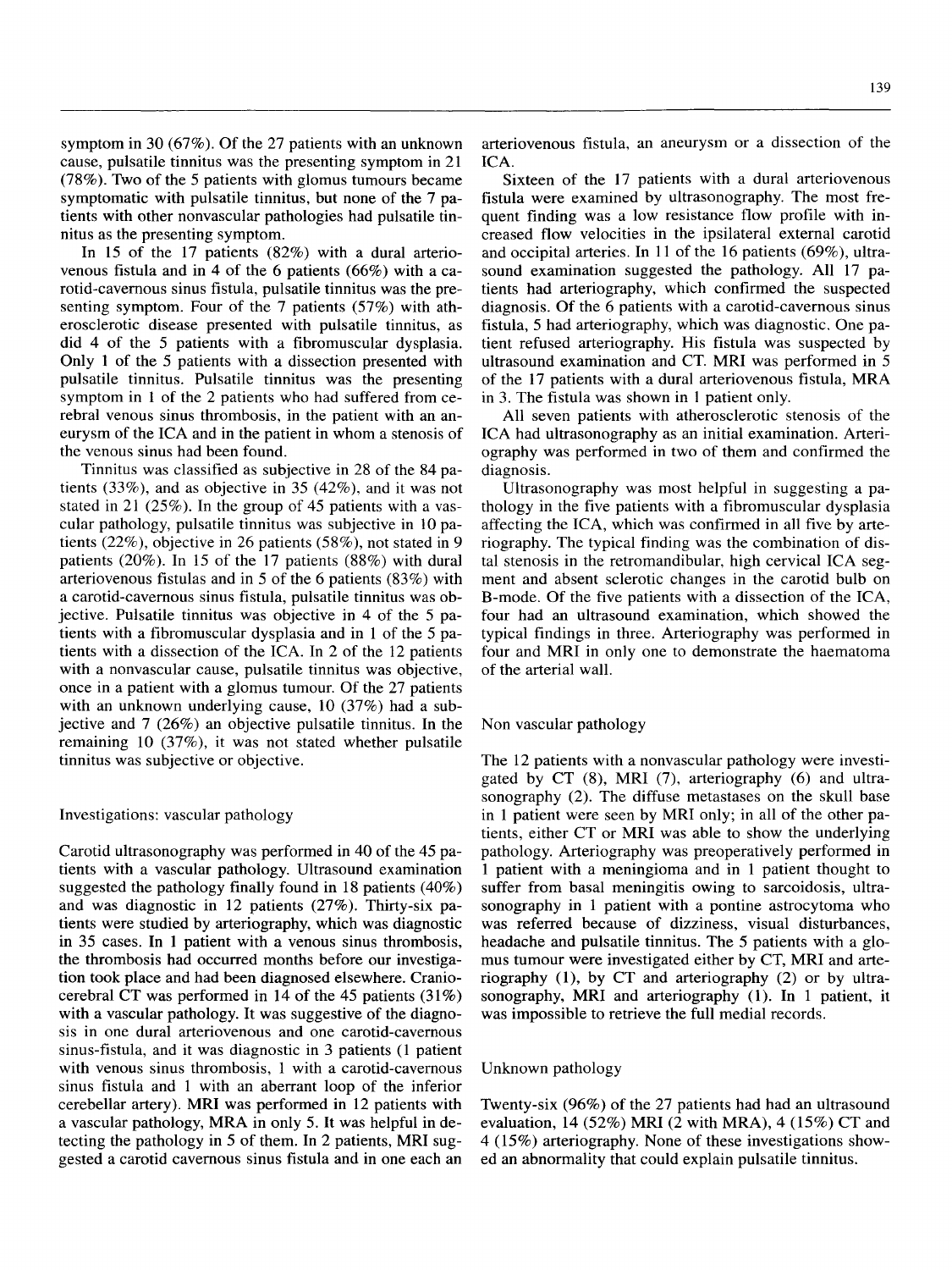| <b>Table 3</b> Causes of pulsatile  |                  |  |
|-------------------------------------|------------------|--|
| tinnitus reported in the literature | Type of lesion   |  |
| (AVM arteriovenous malforma-        |                  |  |
| tion, CCA common carotid            | Arterial lesions |  |
| artery)                             |                  |  |

| <b>Table 3</b> Causes of pulsatile<br>tinnitus reported in the literature<br>(AVM arteriovenous malforma-<br>tion, CCA common carotid<br>artery) | Type of lesion                                   | Aetiology                                                                                                                                                                                                                                                                                                                                                                                                                 |  |  |
|--------------------------------------------------------------------------------------------------------------------------------------------------|--------------------------------------------------|---------------------------------------------------------------------------------------------------------------------------------------------------------------------------------------------------------------------------------------------------------------------------------------------------------------------------------------------------------------------------------------------------------------------------|--|--|
|                                                                                                                                                  | Arterial lesions                                 | Extracranial AVMs [58]<br>Dural arteriovenous fistula [2, 13, 23, 24, 34, 38, 55]<br>Carotid cavernous fistula [42]<br>Aneurysm of the ICA [3, 12]<br>Fibromuscular dysplasia of the ICA $[17, 56]$<br>Dissection of the ICA [33, 50]<br>Atherosclerosis [7, 16, 30, 44]<br>Occlusion of the contralateral CCA [35]<br>Vascular anomalies of the ear $[8, 20, 28, 49]$<br>Vascular compression of the VIII nerve [27, 37] |  |  |
|                                                                                                                                                  | Venous lesions                                   | Migraine [52]<br>Jugular bulb anomalies [1, 39]                                                                                                                                                                                                                                                                                                                                                                           |  |  |
|                                                                                                                                                  | Skull base, temporal and<br>petrous bone lesions | Abnormal condylar and mastoid emissary veins [19, 25]<br>Glomus tumor [26, 36, 48]<br>Paget's disease [14]<br>Cavernous haemangioma [51]<br>Histiocytosis $X$ [5]                                                                                                                                                                                                                                                         |  |  |
|                                                                                                                                                  | Miscellaneous disorders                          | Intracranial hypertenison of various causes [14, 31, 32, 45, 46]<br>Anaemia, high cardiac output [9, 11]<br>Palatal myoclonus [4, 22]<br>Abnormally patent eustachian tube [40]                                                                                                                                                                                                                                           |  |  |

#### **Discussion**

Pulsatile tinnitus can be the presenting and only symptom of a serious and potentially life-threatening pathology [44] (Table 3). Pulsatile tinnitus can also be one of many symptoms of a neurological disorder and may guide the clinician to the aetiology of the condition. Many patients have to be asked whether tinnitus is present. On the other hand, pulsatile tinnitus is reported spontaneously when it is distressing to patients. Some distressed patients are willing to take the risk of surgery for correction of harmless vascular variations [6] or may even commit suicide [29].

Pulsatile tinnitus is almost always the result of the sound of nonlaminar blood flow that is transmitted to the inner ear. This can occur in systemic diseases causing a general alteration of the haemodynamics or in local disorders that are anatomically close to or within the petrous bone. Therefore the causes of pulsatile tinnitus are multiple. They include systemic disorders with high cardiac output (anaemia, thyrotoxicosis, valvular heart disease) [9, 111, circumscribed vascular variations [ 1, 8, 19, 20, 25, 27, 28, 37, 49], arteriovenous malformations, dural arteriovenous fistulas [2, 3, 10, 12, 13, 23, 24, 34, 38, 42, 55, 58] or arterial wall diseases causing stenosis such as dissections, fibromuscular displasias or atherosclerosis [7, 16-18, 30, 33, 35, 44, 50, 56], skull base tumours [26, 36, 48, 511, intracranial hypertension [31, 32, 45, 46] and rare diseases such as Paget's disease [14] or histiocytosis X of the petrous bone [5].

Patients with pulsatile tinnitus may show symptoms or signs suggestive of the aetiology: head or neck pain or Homer's syndrome indicate ipsilateral carotid dissection; proptosis or chemosis suggest ipsilateral carotid-cavernous fistula; amaurosis fugax occurs in ipsilateral carotid stenosis; palpable carotid bifurcation tumour indicates ipsilater-

al glomus caroticum tumour; vanishing of tinnitus on compression of the occipital artery may indicate dural arteriovenous fistula to sigmoid or transverse sinus; papilloedema is evidence of intracranial hypertension; abnormalities of the ear drum suggest glomus tympanicum tumour. In carotid artery dissection, pulsatile tinnitus may transiently appear during progression of the stenosis, disappear when pseudo-occlusion occurs and reappear transiently when the vessel recanalizes [50].

The diagnostic approach should always be guided by the symptoms and physical findings [411. For patients with objective pulsatile tinnitus, i.e. tinnitus heard both by the patient and the examiner, the first suggested diagnostic step is high resolution CT, if the abnormality is sought in the petrous bone [21, 41], or MRI combined with MRA if an intracranial pathology is suspected [15, 54]. If CT or MRI do not show any abnormality, ultrasound examination [53], MRA [15, 54] or selective intra-arterial arteriography [41, 43, 57] is employed as the next additional investigation. In our series, dural arteriovenous fistulas were the most frequent cause of objective tinnitus. Some of them were detected only by selective intra-arterial angiography, which was also used for endovascular treatment of these vascular abnormalities.

In a patient with subjective tinnitus, i.e. tinnitus heard by the patient only, and negative noninvasive tests, it is uncertain how to proceed [21]. The questions are therefore how often a serious underlying pathology presents as subjective pulsatile tinnitus and how often this pathology is missed by noninvasive investigations and can be detected by arteriography only.

In this series, pulsatile tinnitus was the presenting symptom and subjective only in 8 (18%) of the 45 patients with a vascular pathology. Five of them had a treatable disorder (2 dural arterio-venous fistulas, 1 carotid-cavernous sinus fistula, 1 aneurysm). In 1 of the patients with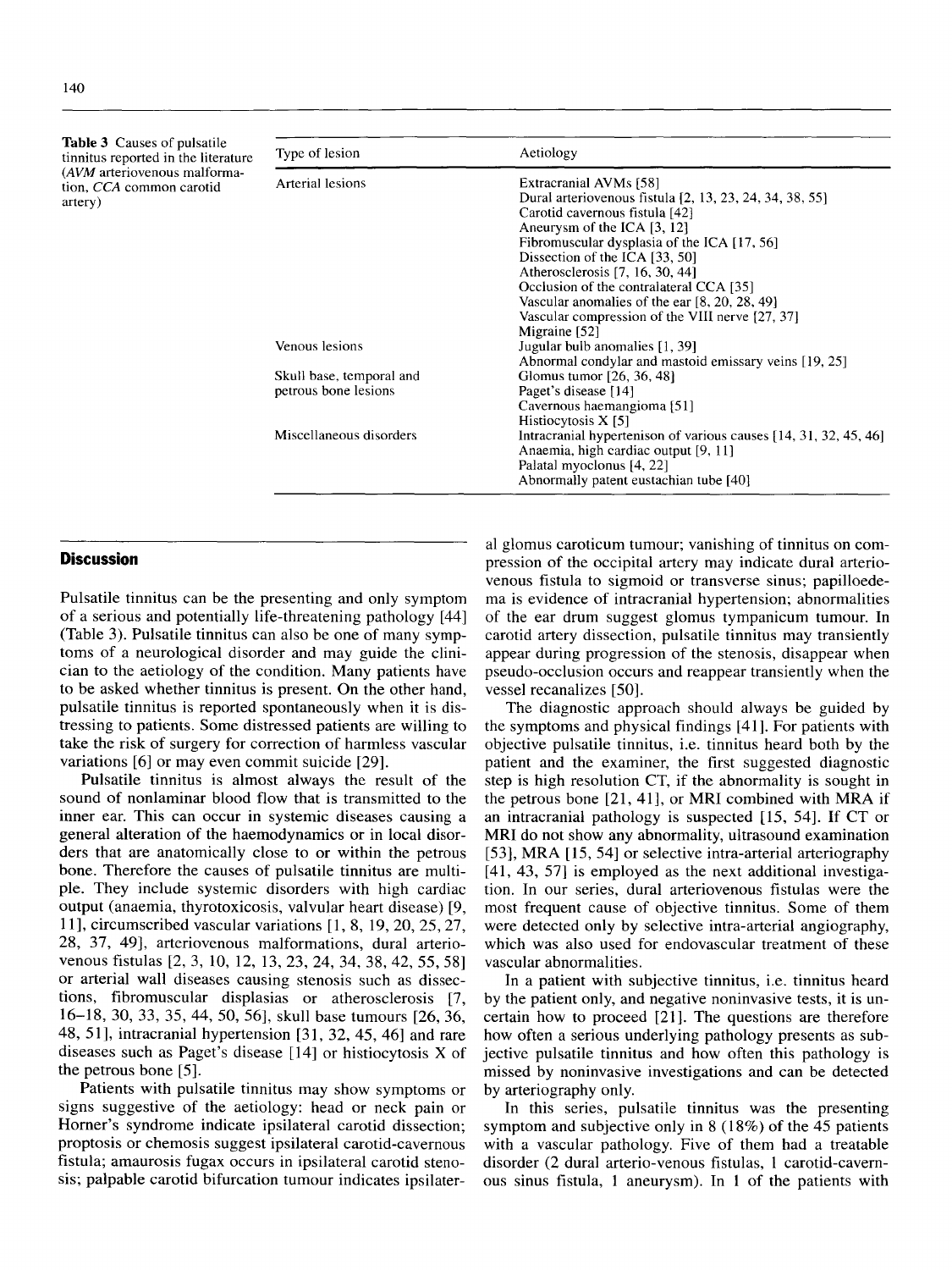subjective pulsatile tinnitus and a dural arteriovenous fistula, all of the noninvasive tests were negative. Of the 27 patients with an unknown aetiology, 16 presented with subjective or unclassified pulsatile tinnitus. The follow-up questionnaire showed that in 6 of the 13 patients who had responded, pulsatile tinnitus had persisted. An underlying vascular malformation might therefore be suspected in these patients. However, these patients declined further investigations.

A recent prospective study using MRI and MRA demonstrated that 42% of the patients with subjective pulsatile tinnitus suffered from pathologies such as paraganglioma, high jugular bulb, jugular bulb diverticula, carotid dissection, arteriovenous malformation (AVM) and stenosis of the transverse sinus [15]. Patients with negative MRI had no further investigation. Therefore the true number of patients with a clinically relevant cause of pulsatile tinnitus might be even higher. The value of MRA cannot be evaluated in our series, because most patients were seen before we used this imaging method. Most frequently we used neurovascular ultrasonography. It was performed in 40 of the 45 patients with a vascular pathology. In 30 (75%) of them, there was an abnormal finding on ultrasonography. Of the 23 patients with a dural arteriovenous or a carotidcavernous sinus fistula, 22 had ultrasonography. It was abnormal in 15 patients, resulting in a sensitivity of 68%. According to these data, ultrasonography was a useful initial investigation and helped to direct further study. However, a negative ultrasound result is by no means reliable enough to rule out a serious underlying pathology. Therefore, in patients with negative ultrasound findings, angiography should be considered, which is also needed for endovascular treatment [531.

Unlike other series, the so-called "benign" intracranial hypertension syndrome did not occur in our group. In other series, this was considered to be the most frequent cause of pulsatile tinnitus [44, 46]. In our patients with raised intracranial pressure, an underlying pathology was found in all.

The spontaneous course of pulsatile tinnitus with undetected origin is unknown. Few studies report a follow-up. In 7 of the 13 patients whose cause of tinnitus remained unknown and who responded to our written questionnaire, the tinnitus had ceased. The 6 patients with persistent pulsatile tinnitus were either unwilling to come to a follow-up examination (4) or to undergo any further investigation (2, one with subjective, one with objective pulsatile tinnitus).

In conclusion pulsatile tinnitus whether subjective or objective can be a symptom or sign of a serious pathology. Noninvasive examinations such as neurovascular ultrasonography, CT or MRI and MRA have the potential to disclose the underlying cause. However, to rule out a vascular pathology with certainty and to guide treatment, selective cerebral angiography is needed.

#### **References**

- 1. Adler JR, Ropper AH (1986) Self-audible venous bruits and high jugular bulb. Arch Neurol 43:257-259
- 2. Arenberg I, McCreary H (1972) Objective tinnitus aurium and dural arteriovenous malformations of the posterior fossa. Ann Otol Rhinol Laryngol 80:111-120
- 3. Austin JR, Maceri DR (1993) Anterior communicating artery aneurysm presenting as pulsatile tinnitus. ORL J Othorhinolaryngol Relat Spec 55:54-57
- 4. Bjork H (1954) Objective tinnitus due to clonus of the soft palate. Acta Otolaryngol (Stockh) [Suppl] 116:39-45
- 5. Bonafe A, Joomye H, Jaeger P, Fraysse B, Manelfe C (1993) Histiocytosis X of the petrous bone in the adult: MRI. Neuroradiology 36:330-333
- 6. Buckwalter J, Sasaki C, Virapongse C, Kier E, Bauman N (1983) Pulsatile tinnitus arising from jugular megabulb deformity: a treatment rationale. Laryngoscope 93:1534-1539
- 7. Cambell J, Simons R (1987) Brachiocephalic artery stenosis presenting with objective tinnitus. J Laryngol Otol 101:718-720
- 8. Campbell G, Renner G, Estrem SA (1992) Bilateral aberrant internal carotid arteries. Otolaryngol Head Neck Surg 107:124-128
- 9. Cary F (1961) Symptomatic venous hum. N Engl J Med 264:869-870
- 10. Chaloupka JC, Kibble MB, Hoffman JC (1992) Ascending pharyngeal artery-internal jugular vein fistula complicating radical neck dissection. Neuroradiology 34:524-525
- 11.Cochran J, Kosmicki P (1979) Tinnitus as a presenting symptom of pernicious anemia. Otol Rhinol Laryngol 88:297
- 12. Conley J, Hillard V (1969) Aneurysma of the internal carotid artery presenting in the middle ear. Arch Otolaryngol 90:39-43
- 13.Courteney-Harris RG, Ford GR, Innes AJ, Colin JF (1990) Pulsatile tinnitus: three cases of arteriovenous fistula treated by ligation of the occipital artery. J Laryngol Otol 104:421-422
- 14. Davies DG (1968) Paget's disease of the temporal bone. Acta Otolaryngol (Stockh) [Suppl] 65:1-47
- 15. Dietz RR, Davis WL, Harnsberger HR, Jacobs JM, Blatter DD (1994) MR imaging and MR angiography in the evaluation of pulsatile tinnitus. AJNR Am J Neuroradiol 15:879-889
- 16. Donald JJ, Raphael MJ (1991) Pulsatile tinnitus relieved by angioplasty. Clin Radiol 43:132-134
- 17. Dufour JJ, Lavigne F, Plante R, Caouette H (1985) Pulsatile tinnitus and fibromuscular dysplasia of the internal carotid artery. J Otolaryngol 14:293-295
- 18. Fernandez A (1983) Objective tinnitus: a case report. Am J Laryngol 4:312-314
- 19. Forte V, Turner A, Liu P (1989) Objective tinnitus associated with abnormal emissary veins. Otolaryngology 18:232-235
- 20. Glasscock M, Dickins J, Jackson C, Wiet R (1980) Vascular anomalies of the middle ear. Laryngoscope 90:77-88
- 21. Hasso AN (1994) Imaging of pulsatile tinnitus: basic examination versus comprehensive examination package. AJNR Am J Neuroradiol 15:879-889
- 22. Herrmann C, Crandall P, Fang H (1957) Palatal myoclonus: a new approach to the understanding of its production. Neurology 7:37-51
- 23. Houser  $\overline{O}$ , Campbell R, Sundt T (1979) Arteriovenous malformation affecting the transverse dural venous sinus an aquired lesion. Mayo Clin Proc 54:651-661